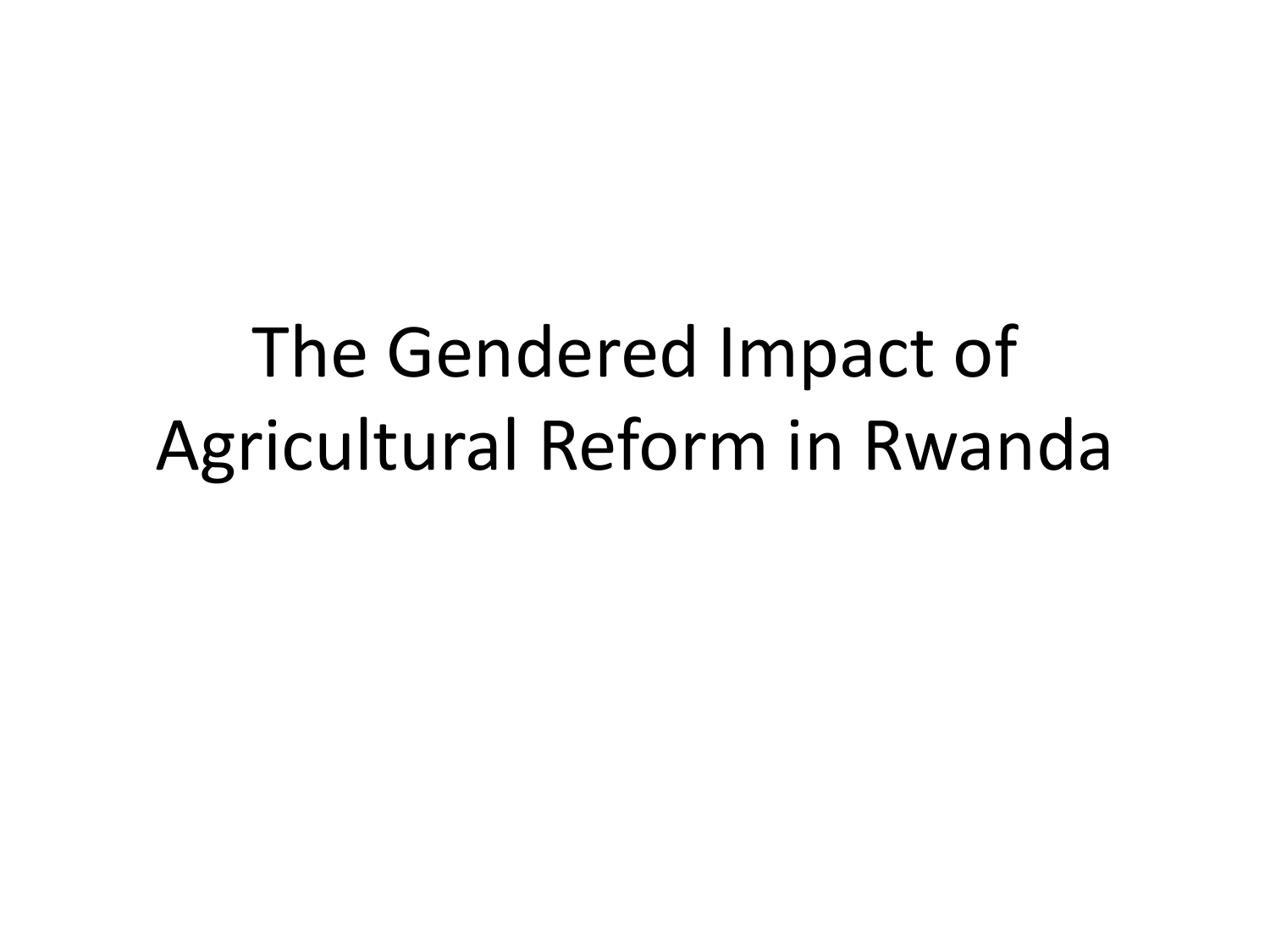### Sources of Information

- Literature, EICV3, Policies and Strategies
- Women and Economic Empowerment funded by Ministry of Trade and Industry
- Evaluation of impact of land reform on women funded by Oxfam
- Mapping Study of Women in Agriculture funded by ACBF
- Baseline Study of Women Farmers in 11 Sectors of Rwanda funded by ActionAid International Rwanda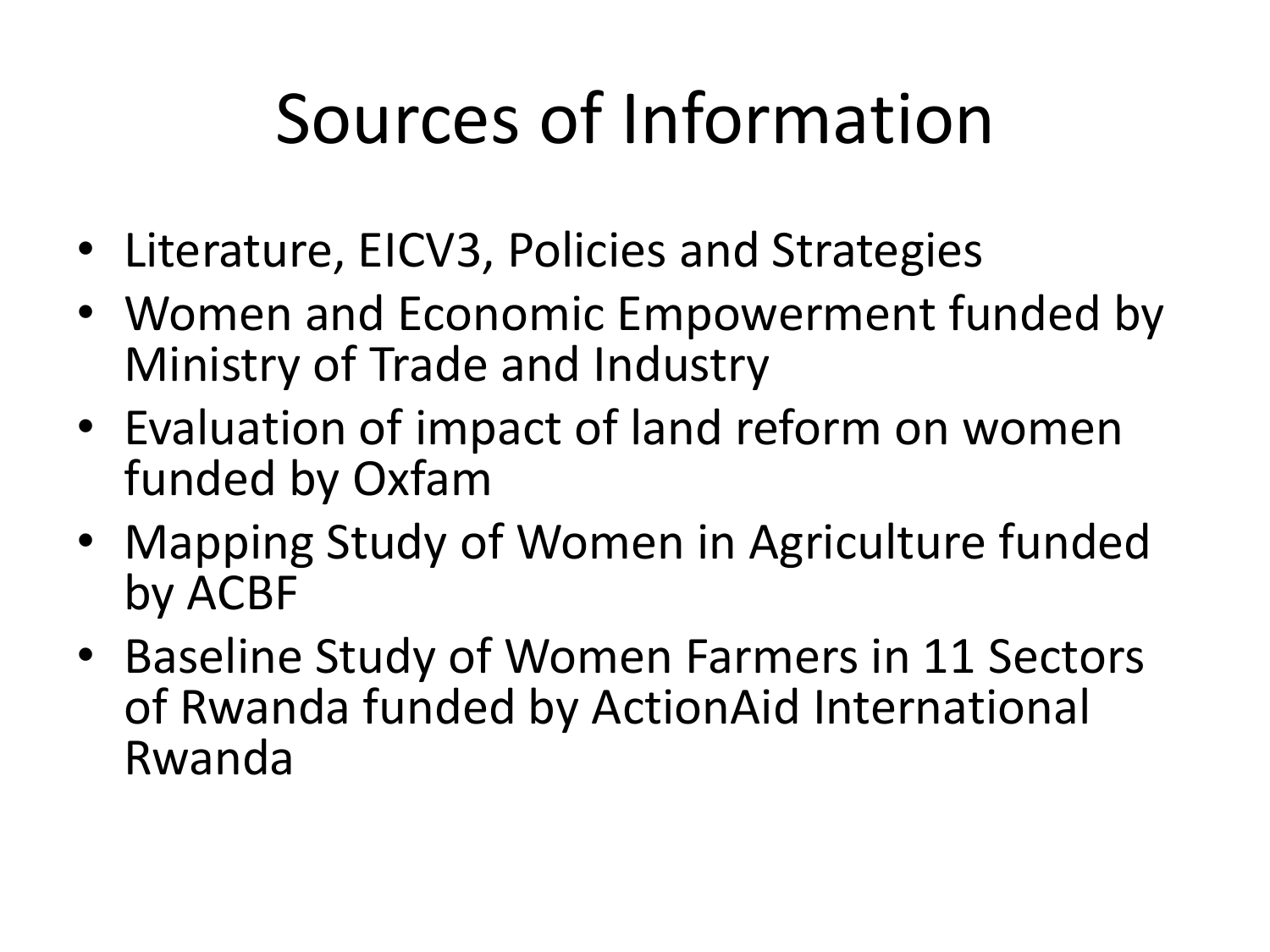*The overall agricultural sector goal is to achieve sustainable economic growth and social development leading to the increase and diversification of household incomes and ensuring food and nutritional security for the entire population.* 

*If women had the same access to productive resources as men, they could increase yields on their farms by 20- 30 per cent. This could raise total agricultural output in developing countries by 2.5-4 per cent , which could in turn reduce the number of hungry people in the world by 12-17 per cent (*Food and Agricultural Organisation *2010, p 40).*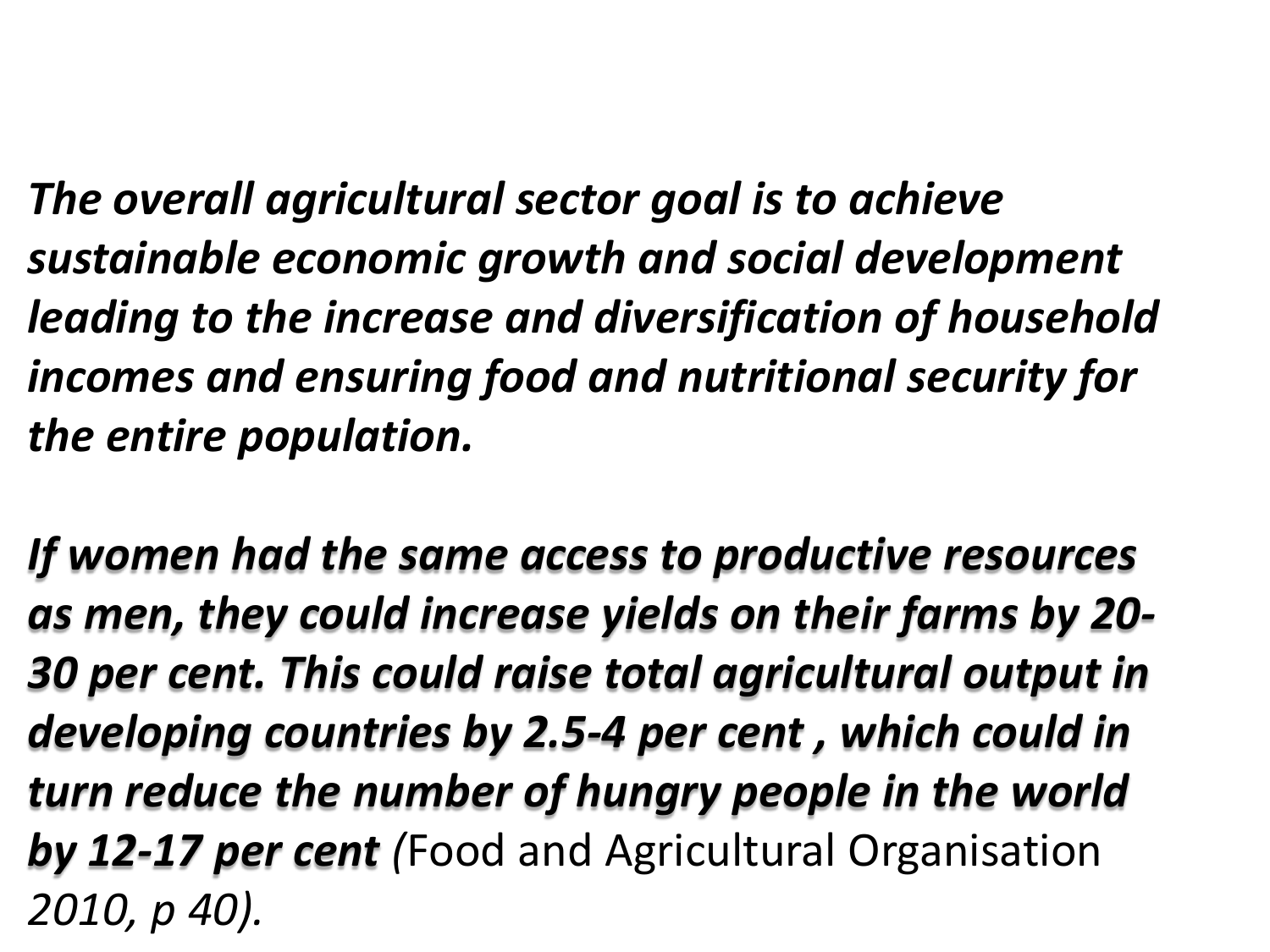# Food Security in Rwanda

- Potential for food security (Actionaid2011 Scorecard)
- 24% population in extreme poverty (EICV3)
- 4% poor food consumption, 17% borderline, 51% food access issues (CFSVS 2012)
- 44% children under 5 stunted, 11% underweight, 3% wasted

EICV3 no evidence women headed HH poorer than male ones. Single parent mother HH at greatest risk of poverty CFSVS – female headed households greater risk of poor and borderline food consumption

Issue of allocation of resources in HHs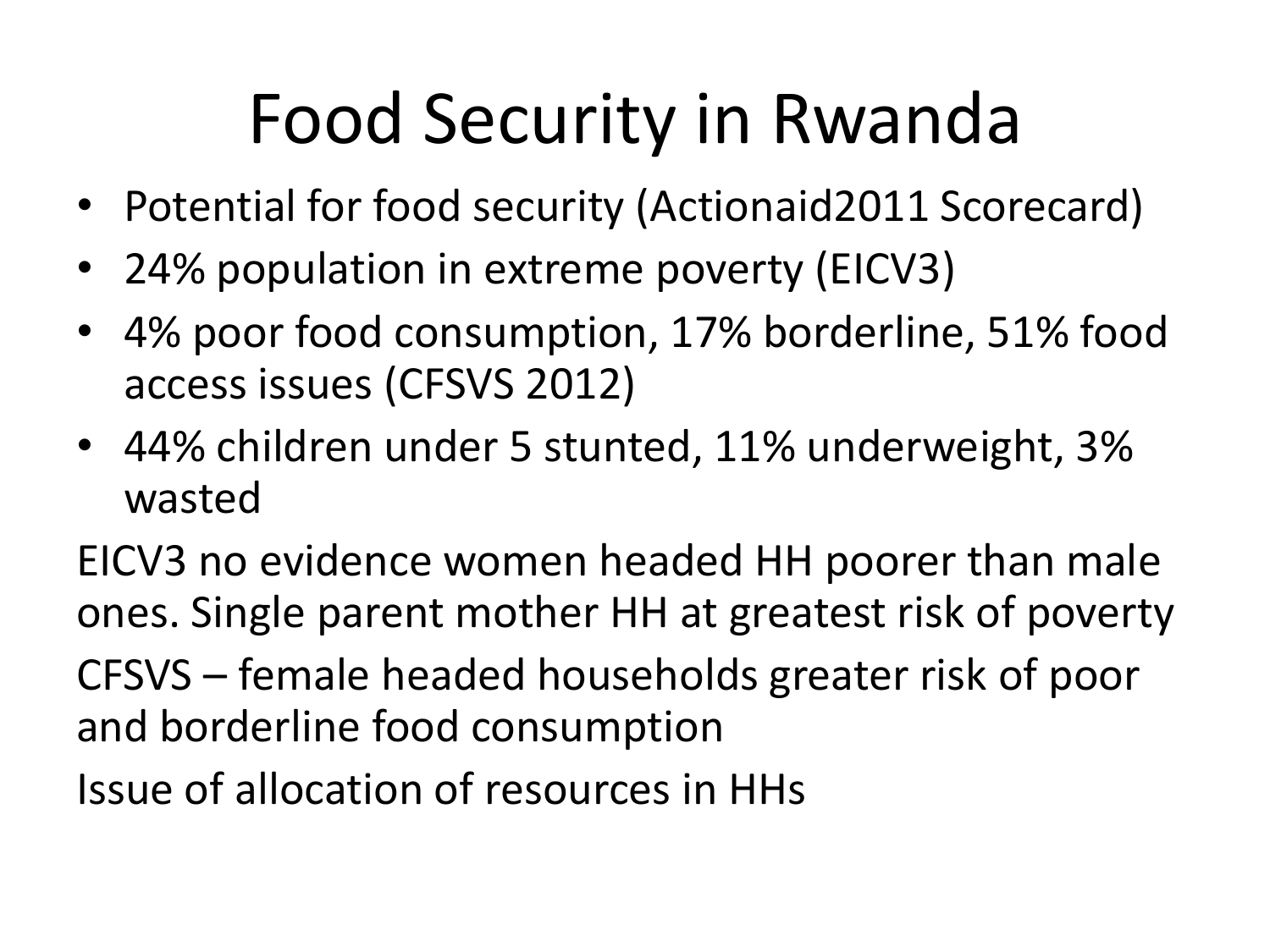#### General Issues

- High dependency on agricultural employment about 75% of workers but over 90% of households derive some 'income' from agriculture
- Degradation of land etc erosion and soil fertility e.g. 40% high erosion risk
- Size of farms and of plots 84% cultivating HHs farm less than 0.9hc
- Traditional farming methods and lack of use of modern inputs
- Mainly subsistence farming
- Climate change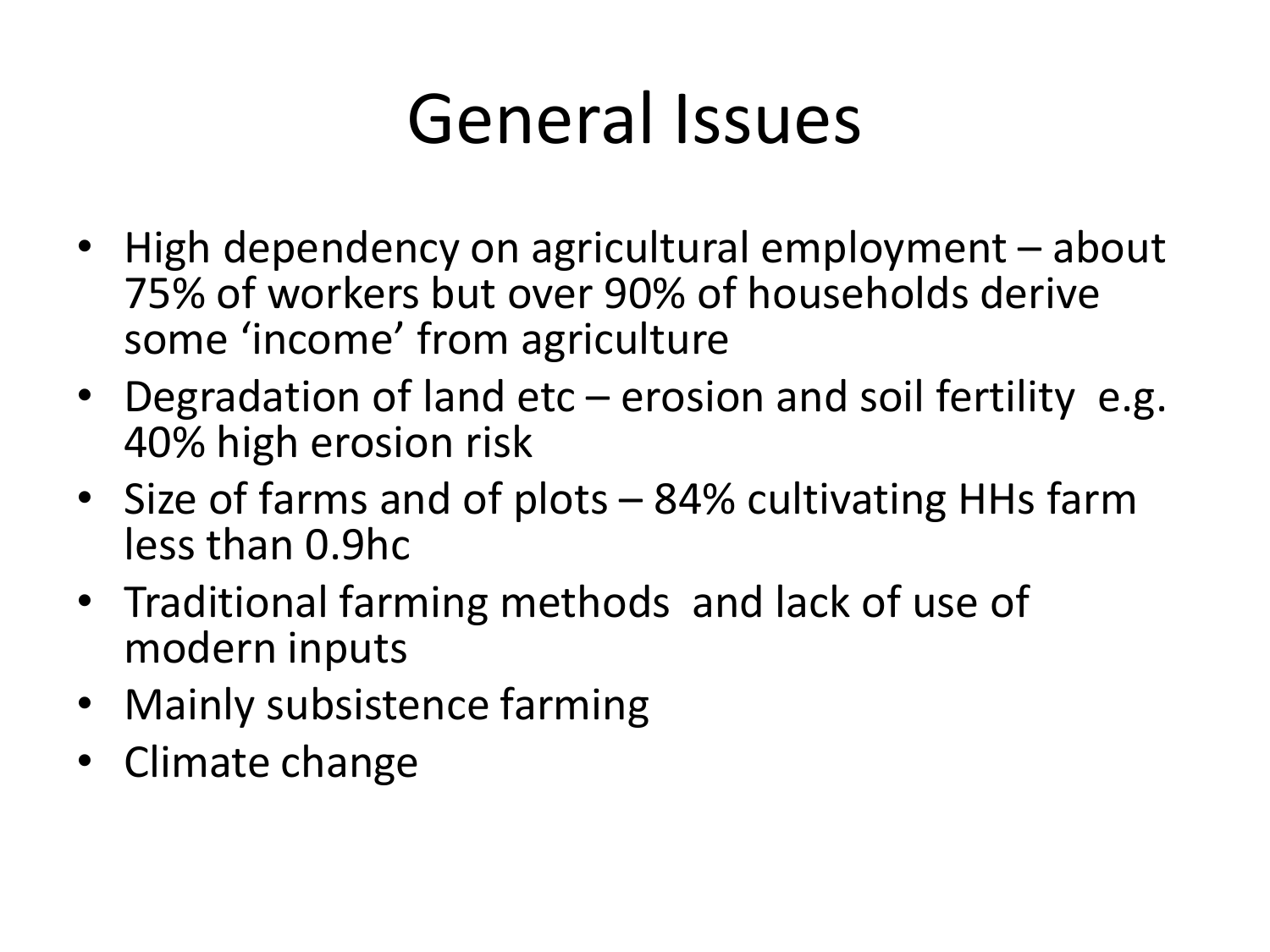# Gender and Equality

- UN Declaration on Human Rights
- Convention on the Elimination of All forms of Discrimination Against Women
- Optional Protocol to the African Charter of Human and People's Rights for Women's Rights in Africa
- Ratified and domesticated Comprehensive African Agricultural Development Programme and Muputo Declaration on Agriculture and Food Security in Africa
- 2003 Constitution, Vision 2020, EDPRS 1 & 2, PSTA1, 2, 3
- Gender Based Violence , Employment & Land Laws
- Agricultural Gender Strategy
- Gender Responsive Budgeting
- National Gender Cluster
- Decentralisation Policy

Policy –implementation gap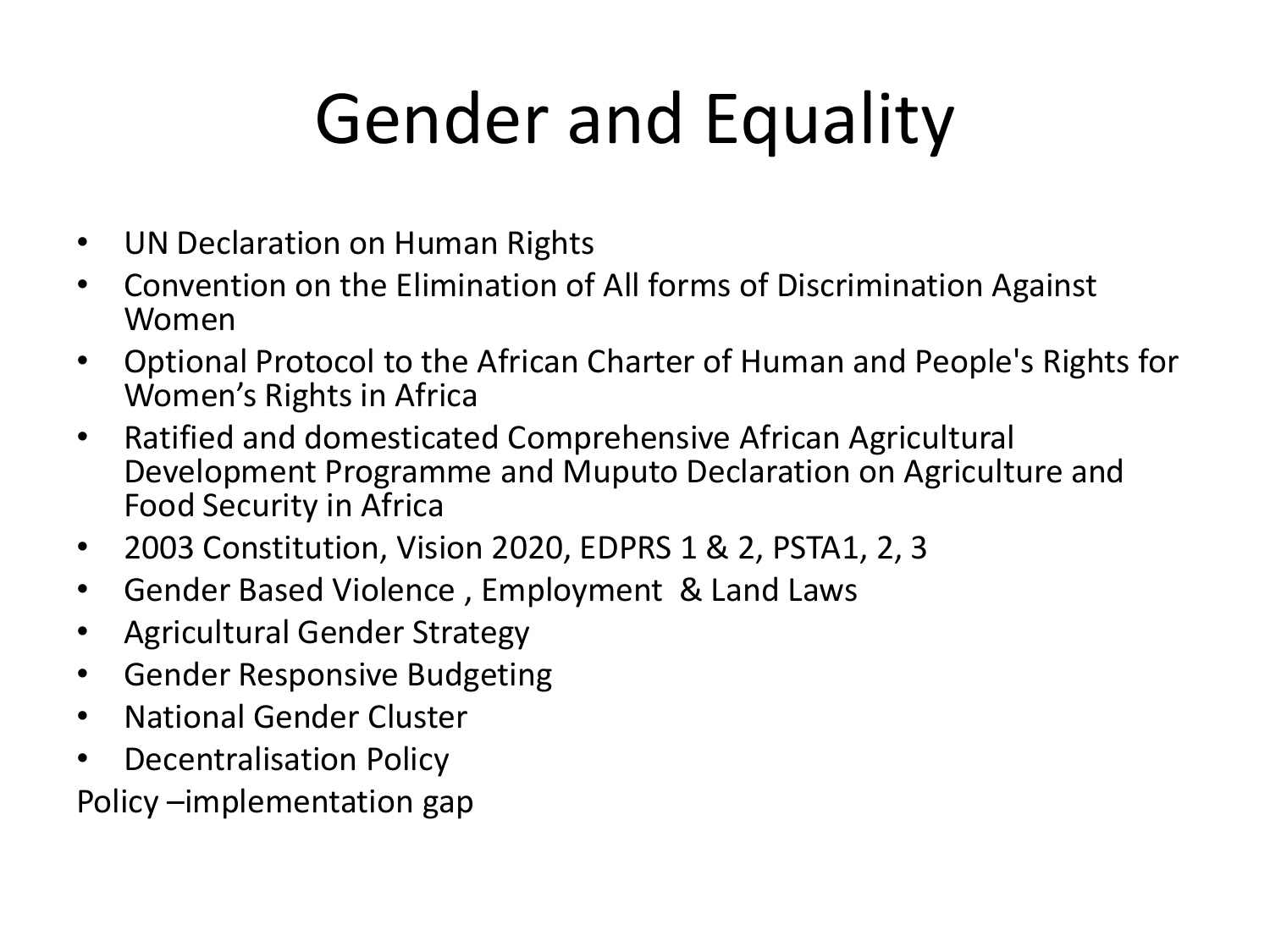#### Women in Agriculture

- Independent farmers generally widowed, divorced or single women
- Dependent family workers wives, daughters or other relative of independent farmer

There are few if any gender differences between male and female headed farming households – e.g. poverty levels, crops grown, animals kept, involvement in land consolidation and crop specialisation, use of fertilizers and improved seeds.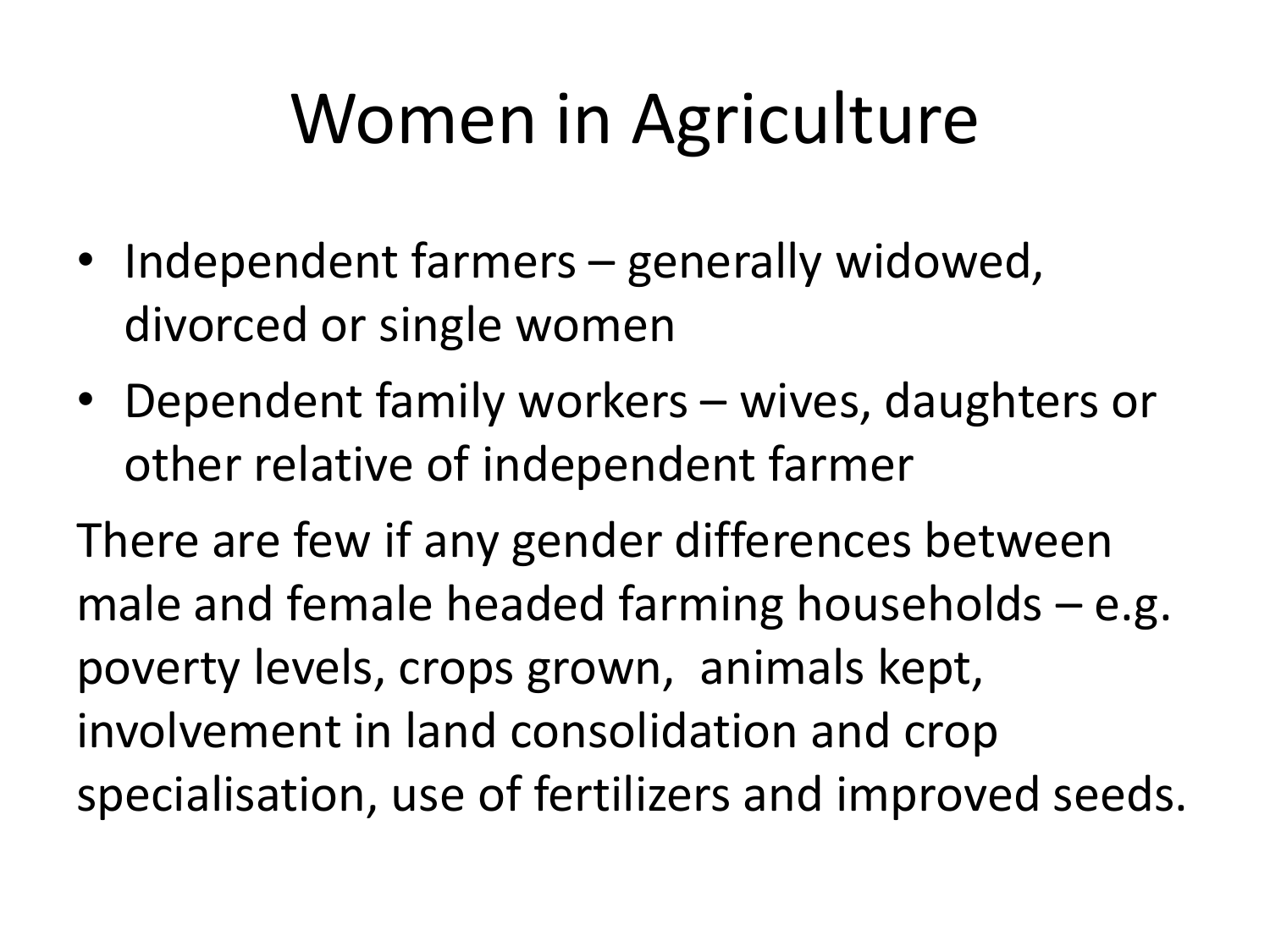# Women in Agriculture

- Women more heavily concentrated agriculture than men
- Women more likely to be dependent family workers and less likely than men to be the independent farmer
- Men are mainly responsible for marketing, herding, milking and land clearance
- Women are mainly responsible for land preparation, sowing , weeding and hoeing, collecting fodder, storage and processing.
- Women are generally seen as producing food for the table while men have control over cash crops
- Women work longer hours in agriculture than men even before account is taken of domestic work
- Men/head of HH generally control financial resources and dominate decision making - many claim decision making is joint but conflict is said to be common.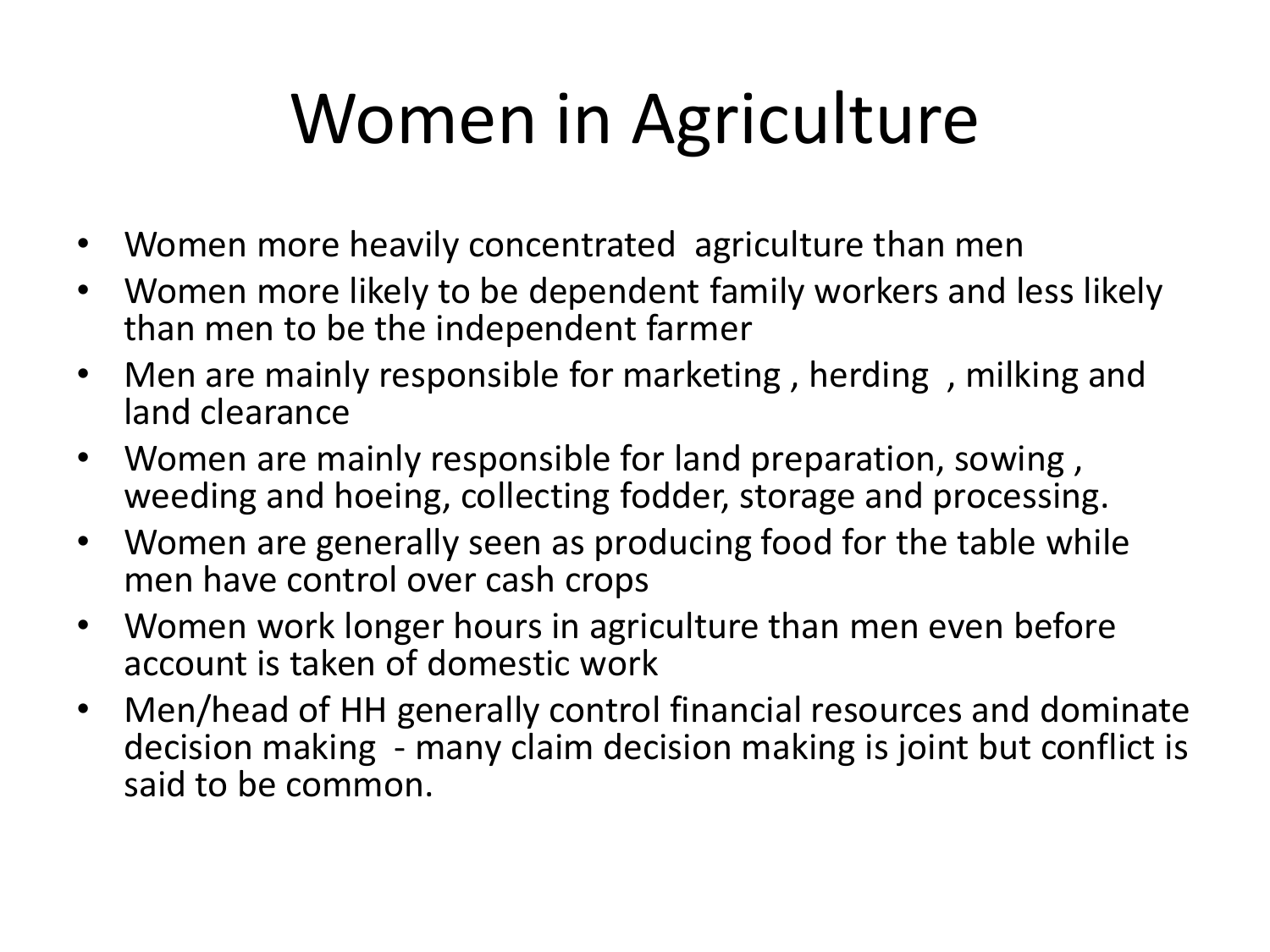#### Employment Women and Men 2010/11

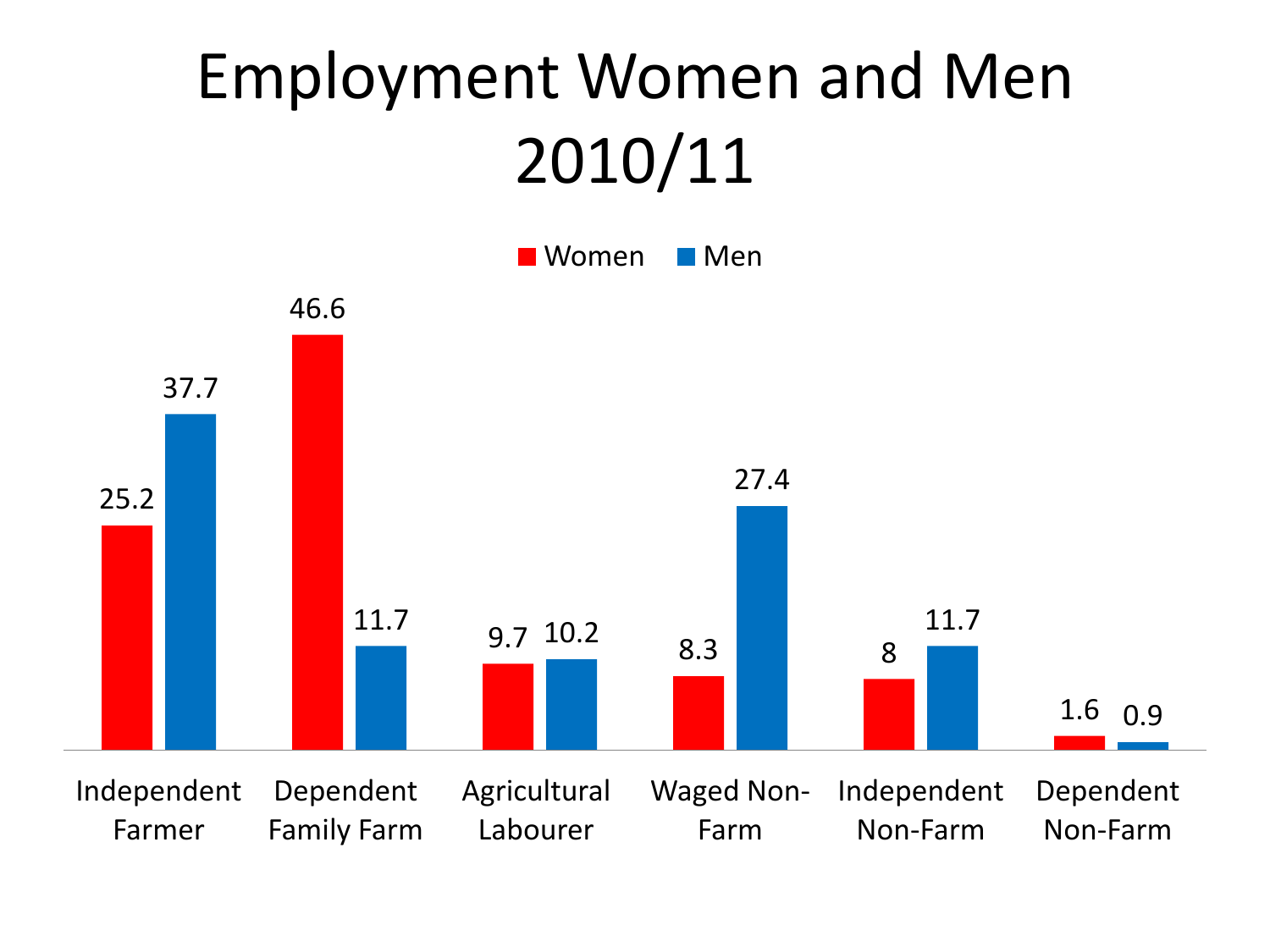#### Main Employment of Men and women that Cultivate their Own Farm2010/11

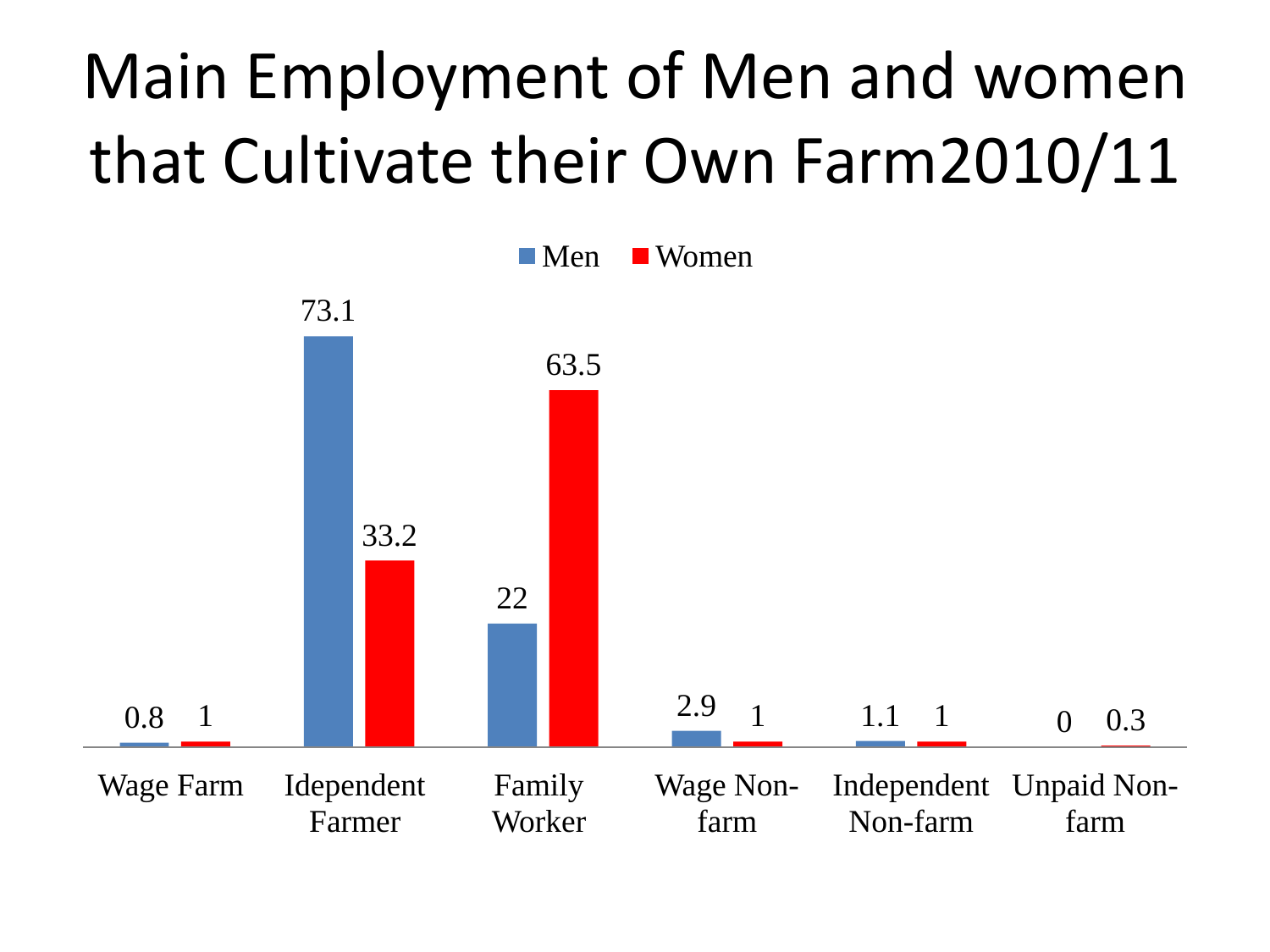### Responsibility for Sale of Crops

|                  |           |  |                               |  |                          |  | Person Mainly Person Mainly Person Mainly Proportion         |
|------------------|-----------|--|-------------------------------|--|--------------------------|--|--------------------------------------------------------------|
|                  |           |  |                               |  |                          |  | Responsible for Responsible for Responsible for $\sigma$ all |
|                  |           |  | Selling Small- Selling Small- |  | Selling Large-   Persons |  |                                                              |
|                  | Scale     |  | Crops Scale Crops             |  | Scale $Crops   16+$      |  |                                                              |
|                  | Regularly |  | Occasionally                  |  | Regularly                |  |                                                              |
| <b>HH</b> Head   | 89.1      |  | 89.6                          |  | 89.5                     |  | 38.3                                                         |
| Spouse of $ 8.0$ |           |  | 8.4                           |  | 8.3                      |  | 25.5                                                         |
| <b>HH</b> Head   |           |  |                               |  |                          |  |                                                              |
| $S$ on/          | 1.9       |  | 1.5                           |  | 1.7                      |  | 25.4                                                         |
| Daughter         |           |  |                               |  |                          |  |                                                              |
| Other            | 1.0       |  | 0.5                           |  | 0.5                      |  | 10.9                                                         |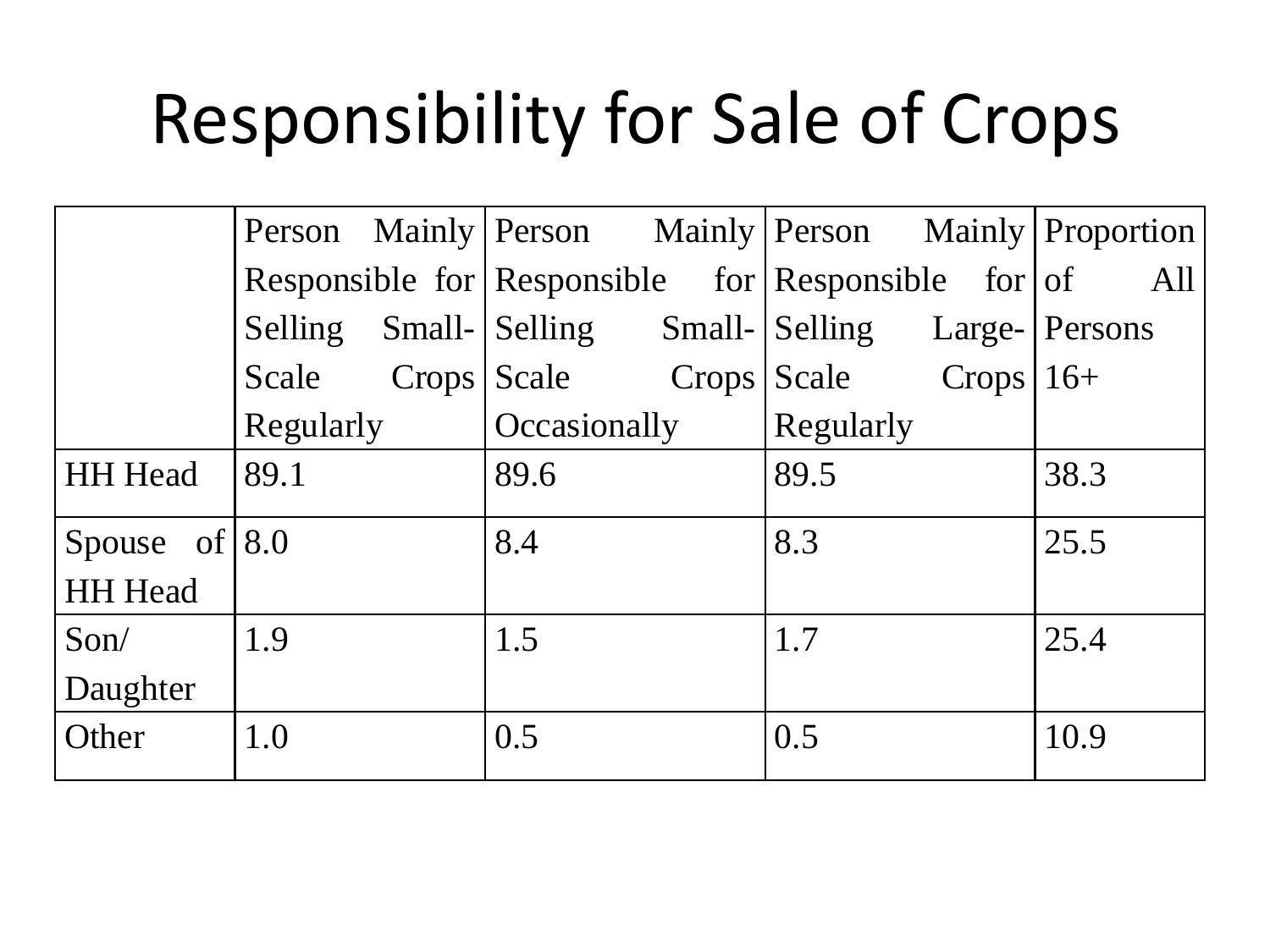#### Gendered Experience of Agricultural Workers

- Women work significant longer hours than men because of their responsibilities for reproductive work
- Women are seen as responsible for the welfare of the family including producing food for the table
- Men dominate decision making and control finances

Government policies to encourage crop specialisation and selling of surplus to purchase food may reduce women's ability to ensure that there is sufficient food for the family.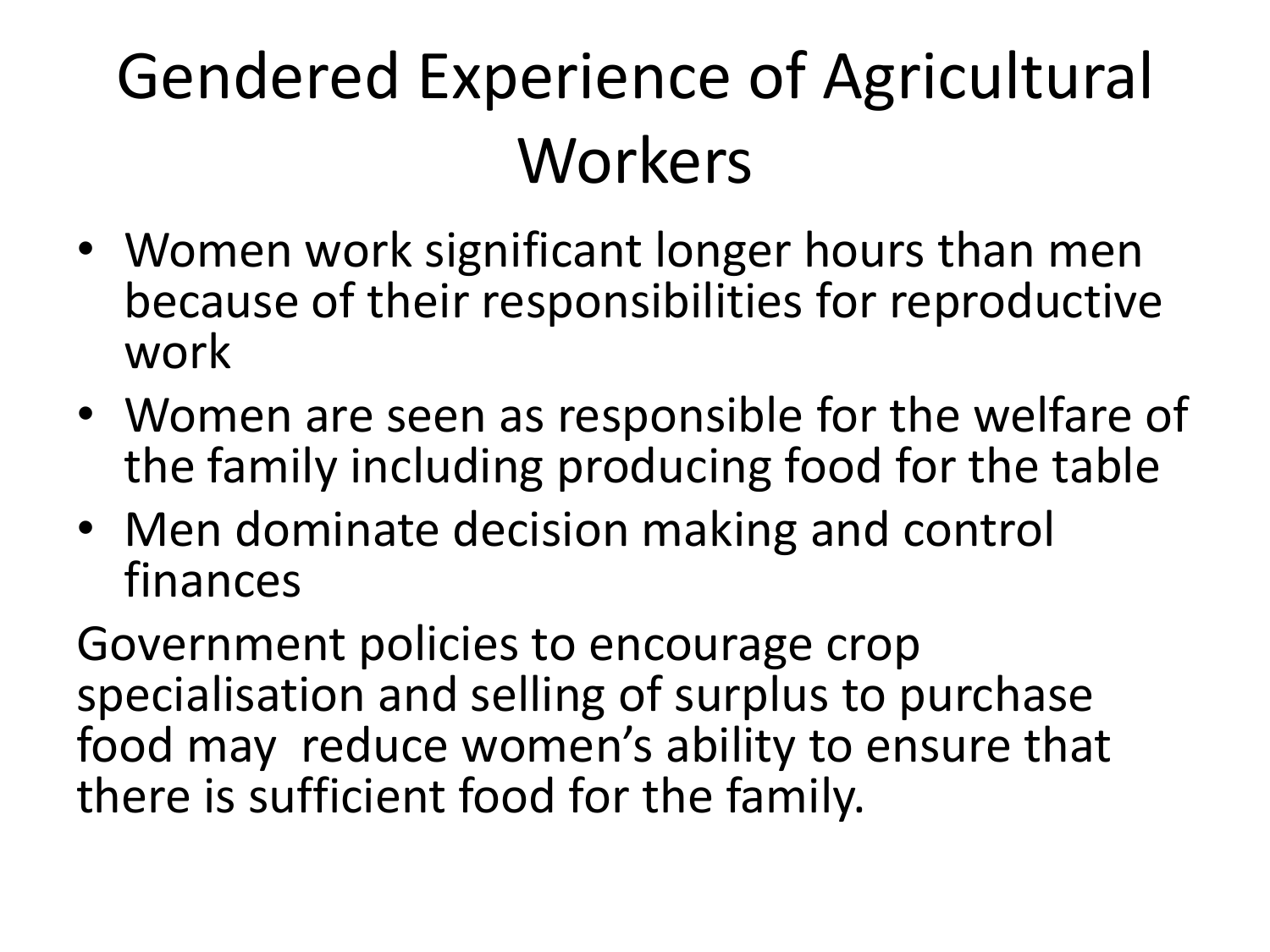#### Average Hours Worked by Men and Women Employed in Agriculture 2010/11

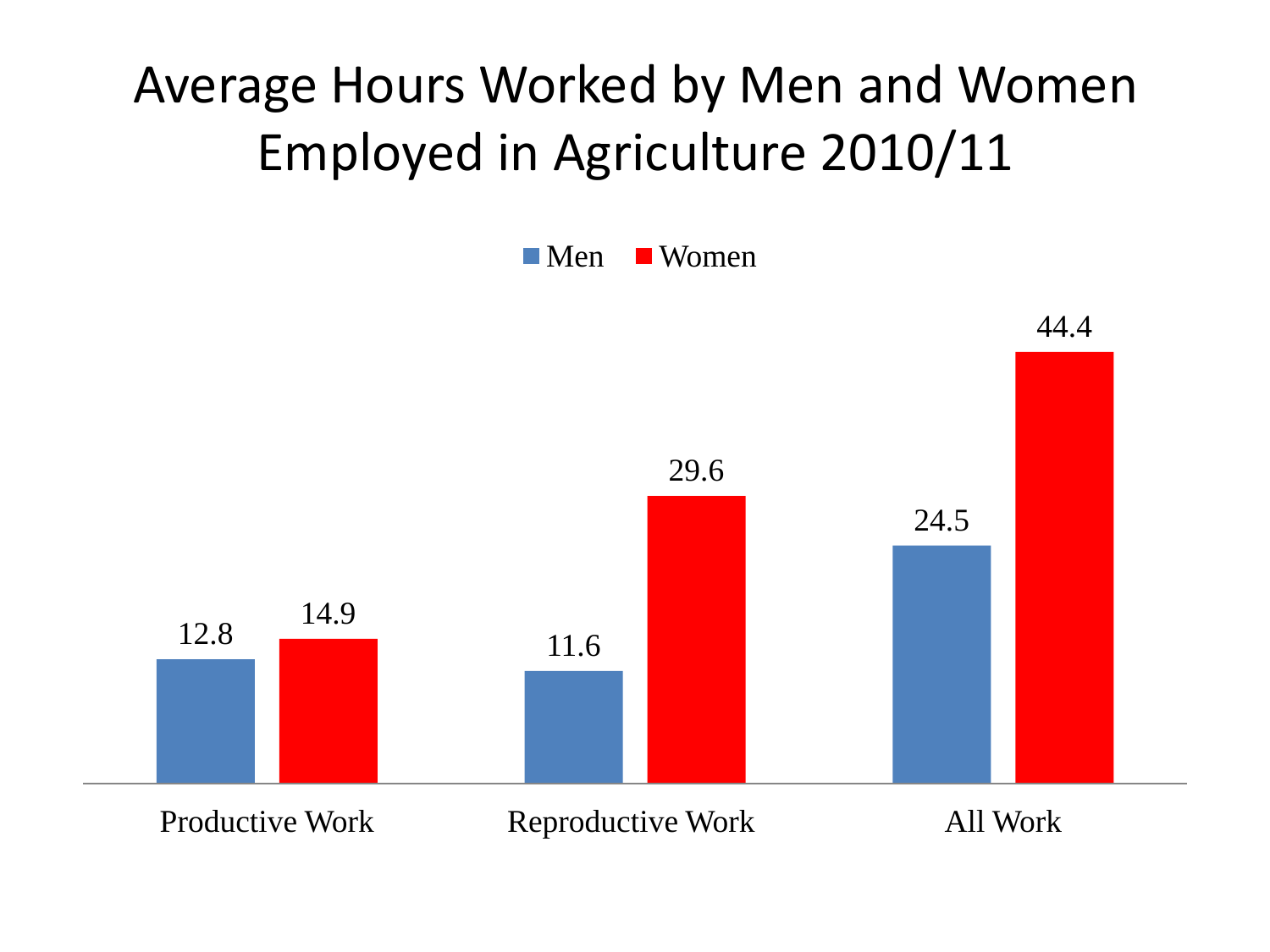### Main Findings

- Rwanda has made a strong commitment to gender equality and the empowerment of women
- The decentralisation policy ensures that all Rwandans are involved in the planning process and the implementation of policy and the Women's National Council ensures representation of women at all administrative levels.
- The Government has increased the budget for agriculture and it is now in line with its commitments to CAADP, there is a commitment to genderresponsive budgeting.
- increase in the sale of agricultural products and a reduction in rural poverty due both to the increased sale of agricultural surpluses and the increase in women as well as men having more than one source of income.
- Women have benefitted from investment in improved inputs, land conservation and land consolidation, crop specialisation and Grinka.
- Women have benefited from increased access to radios and mobile phones and improvements in educational and health provision.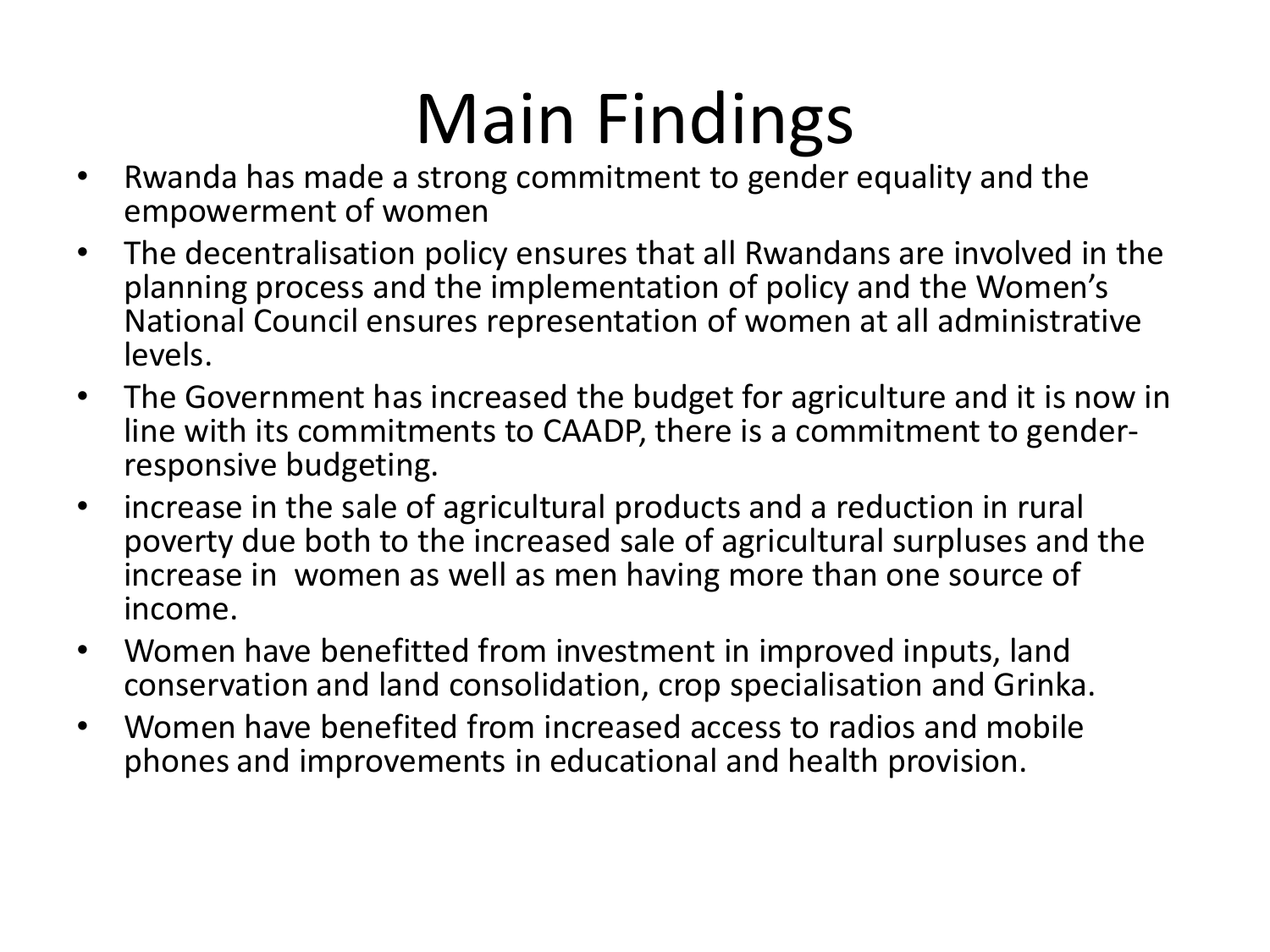- A shortage of land means that most farming families have inadequate land to support a household. Women have less access to land than men and married women's access to land is still generally through their husbands.
- Patriarchal attitudes remain pervasive, especially in rural areas, and women tend to be submissive and defer to men. Men tend to make decisions about crops to be grown and to take control over income from the sale of crops.
- Most interventions are targeted at the household, which tends to mean that men benefit disproportionately from interventions.
- Polices of land consolidation and crop specialisation have a differential impact on men and women. Women are responsible for feeding the family and growing commercial crops can have a negative impact on their ability to do so.
- Access to subsidised seeds and fertilisers is low for men and women small farmers and there seems to be little gender difference in access, but male small farmers are more likely to get support from agricultural extension workers than female ones.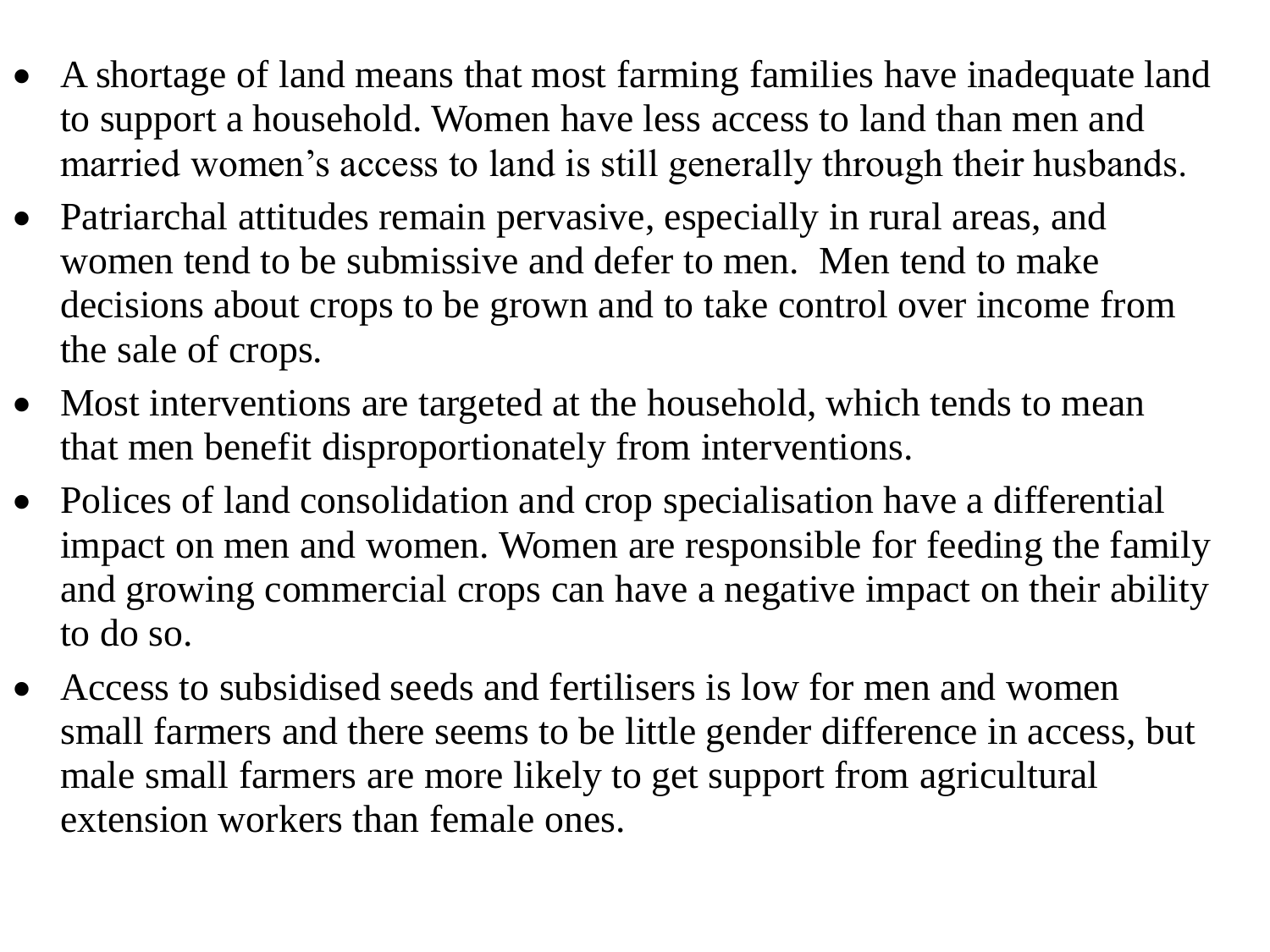- There is low labour productivity but women work considerably longer hours than men when account is taken of reproductive work as well as productive labour. Farm work, which is done mainly by women, remains highly labour intensive, with only hand tools available. There is little pre-school provision in rural areas and women smallholder farmers lack the skills to set up nursery schools or the resources to pay for their children to attend them.
- Infrastructure is poor, women have to walk long distances to collect water and wood and taking goods to market is timeconsuming.
- The combination of reproductive and productive work done by women limits the time they have to generate income or for leisure and relaxation.
- There is a policy implementation gap; too few officials are trained in gender mainstreaming and gender-responsive budgeting. The budget in agriculture is not gender-sensitive and a majority of agricultural extension workers are men.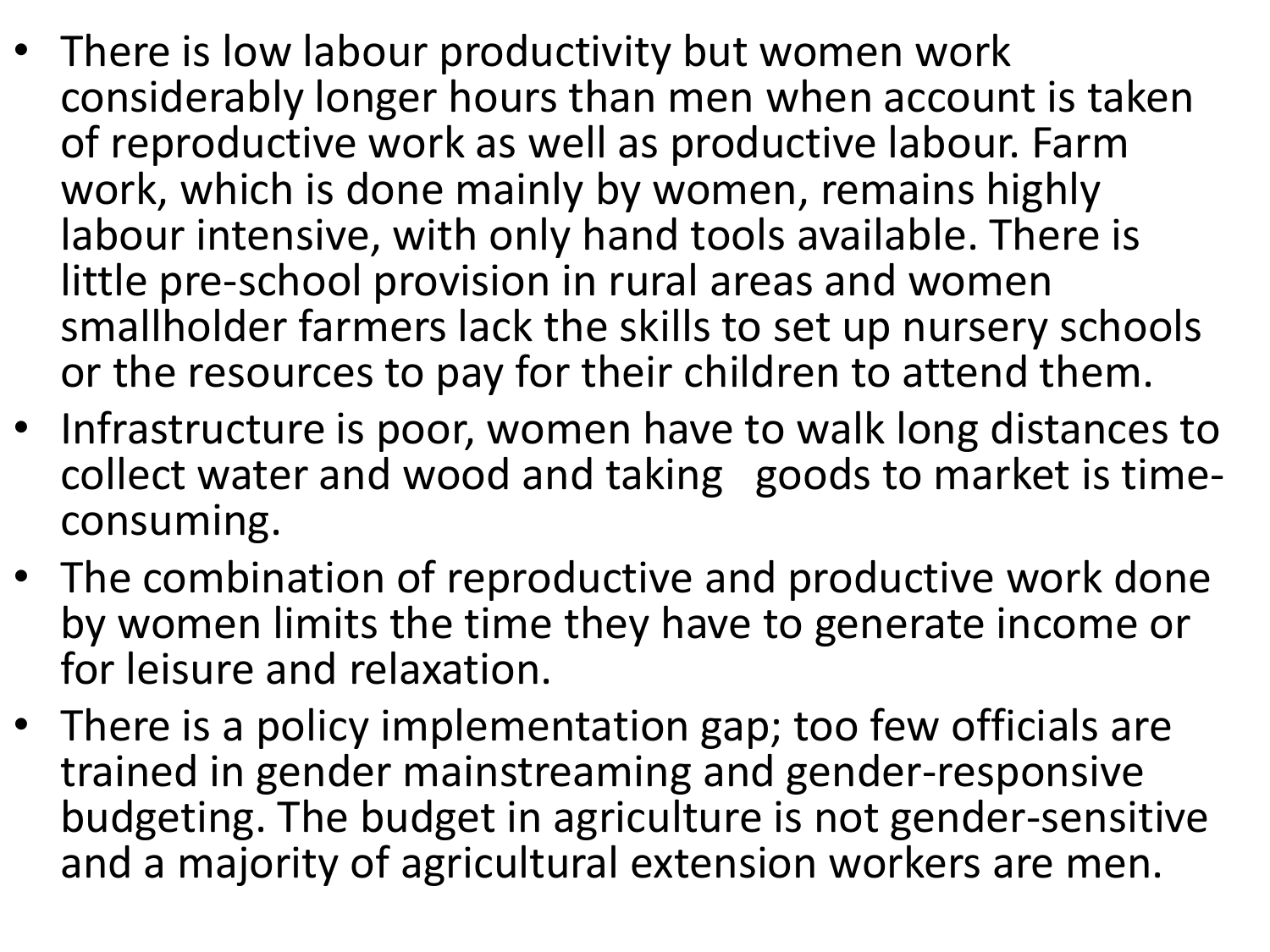- Illiteracy and lack of skills are major barriers to women in agriculture benefiting from policies and interventions.
- Access to financial services is a major problem for women. Men have benefitted disproportionately from Government interventions to increase financial inclusion. However, take-up of formal financial credit is low for men and women and is used mainly to meet daily living needs. There is little evidence that women or men in agriculture are borrowing to invest in improved farming methods.
- Women have difficulty in getting their voice heard in local decision making. Women tend not to be consulted by local leaders and decisions at a local level are made by the district administration, which tends to be male dominated.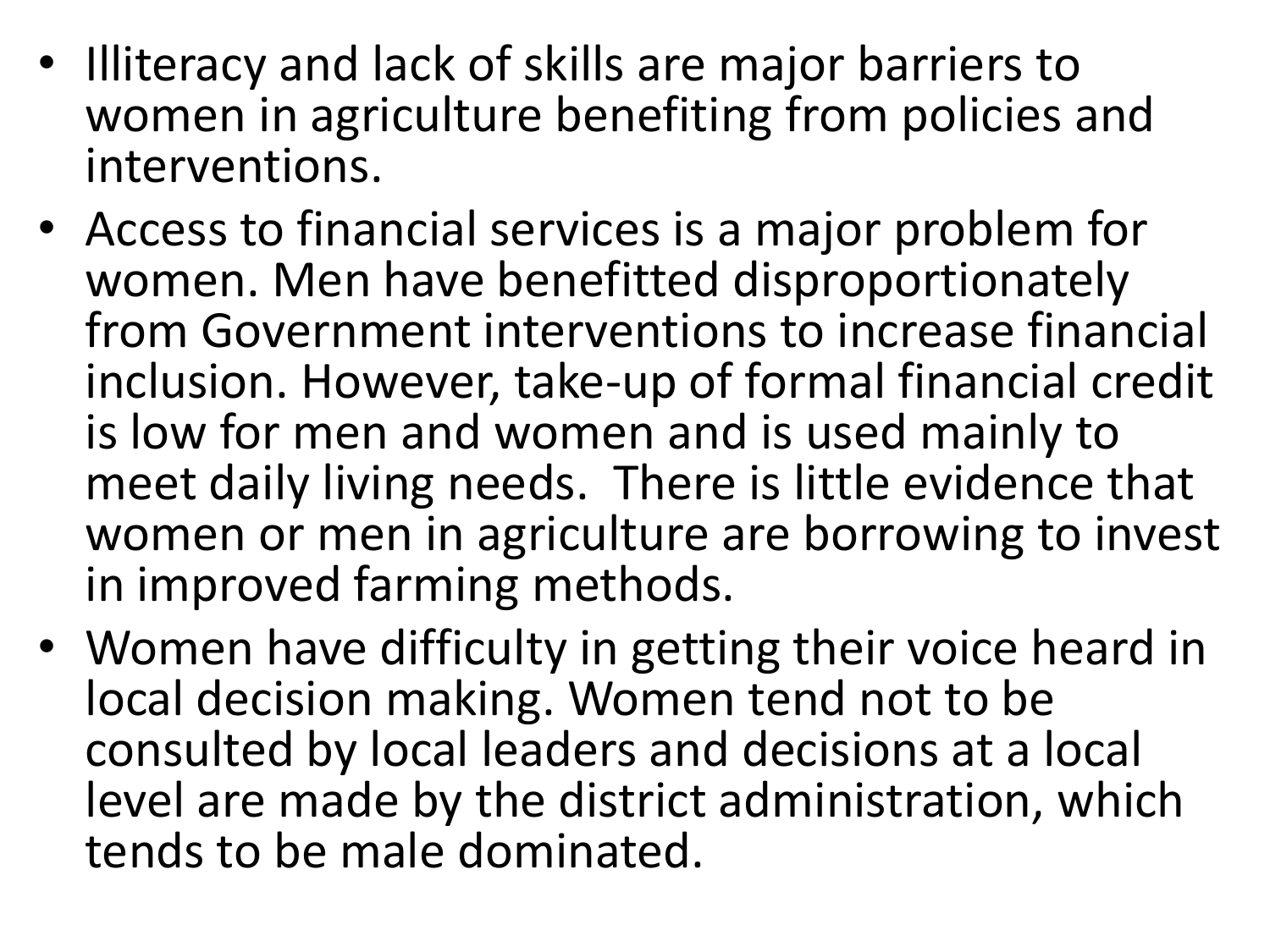- There is a lack of high-quality gender-disaggregated data.
- Much of the data that are available come from small-scale qualitative research that uses purposive sampling. Often women from the poorest communities are selected to participate in the research and no comparative male sample is selected.
- The main surveys that provide high-quality data are run only every five years and the reports do not always provide an analysis best suited to inform policy. The gender report for EICV -3 indicates that gender-disaggregated data will be included in the agricultural report for a number of issues but the latter report has no gender-disaggregated data.
- The GMO 2013 Report is a compilation of statistical data from other reports, mainly EICV3 and RDHS. On a number of issues it fails to provide gender-disaggregated data because the reports on which it draws did not analyse the data separately for men and women. This is not always because of inadequate sample size.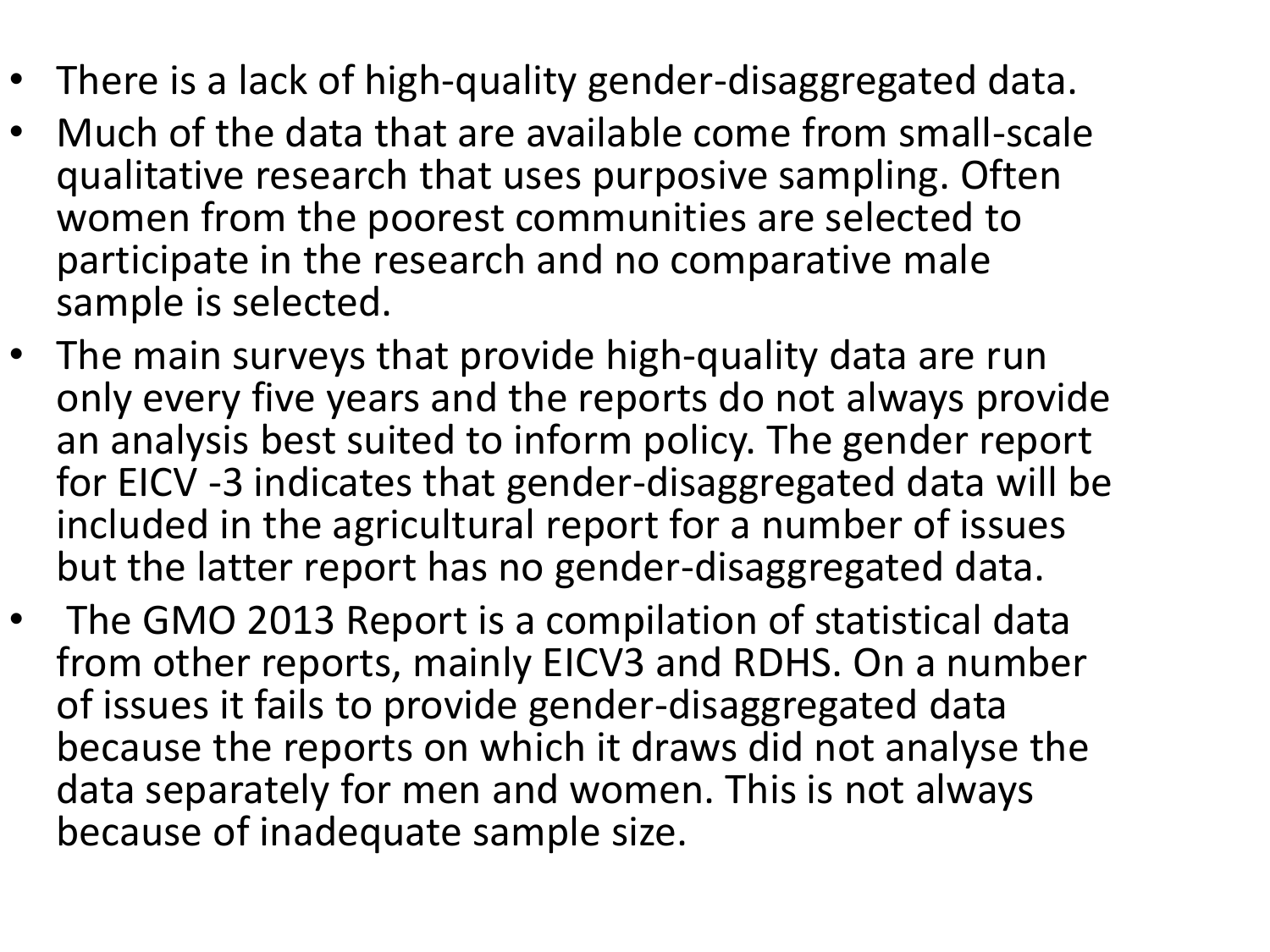## **Main Recommendations Ministry of Agriculture and Animal Husbandry**

- Undertake a gender mainstreaming and impact analysis of the revised Agricultural Sector Strategic Plan before it is finalised;
- Ensure that the Gender Budget Statements in agriculture is based on a gender analysis and allocate funding to ensure that women benefit as well as men;
- Specifically target the number of women that should benefit from agricultural training events and ensure that women that are categorised as dependent family workers benefit from training;
- Ensure that there is adequate representation of women on all agricultural policy and implementing bodies at national and local levels;
- Ensure that women are included in consultations re agricultural planning and budgeting at local and national levels;
- Ensure that agricultural extension workers are trained in gender awareness and sensitivity so that they can work with women in agriculture as well as men
- Ensure that local and national officials understand the need to balance the use of land for commercial crops with growing crops for the table.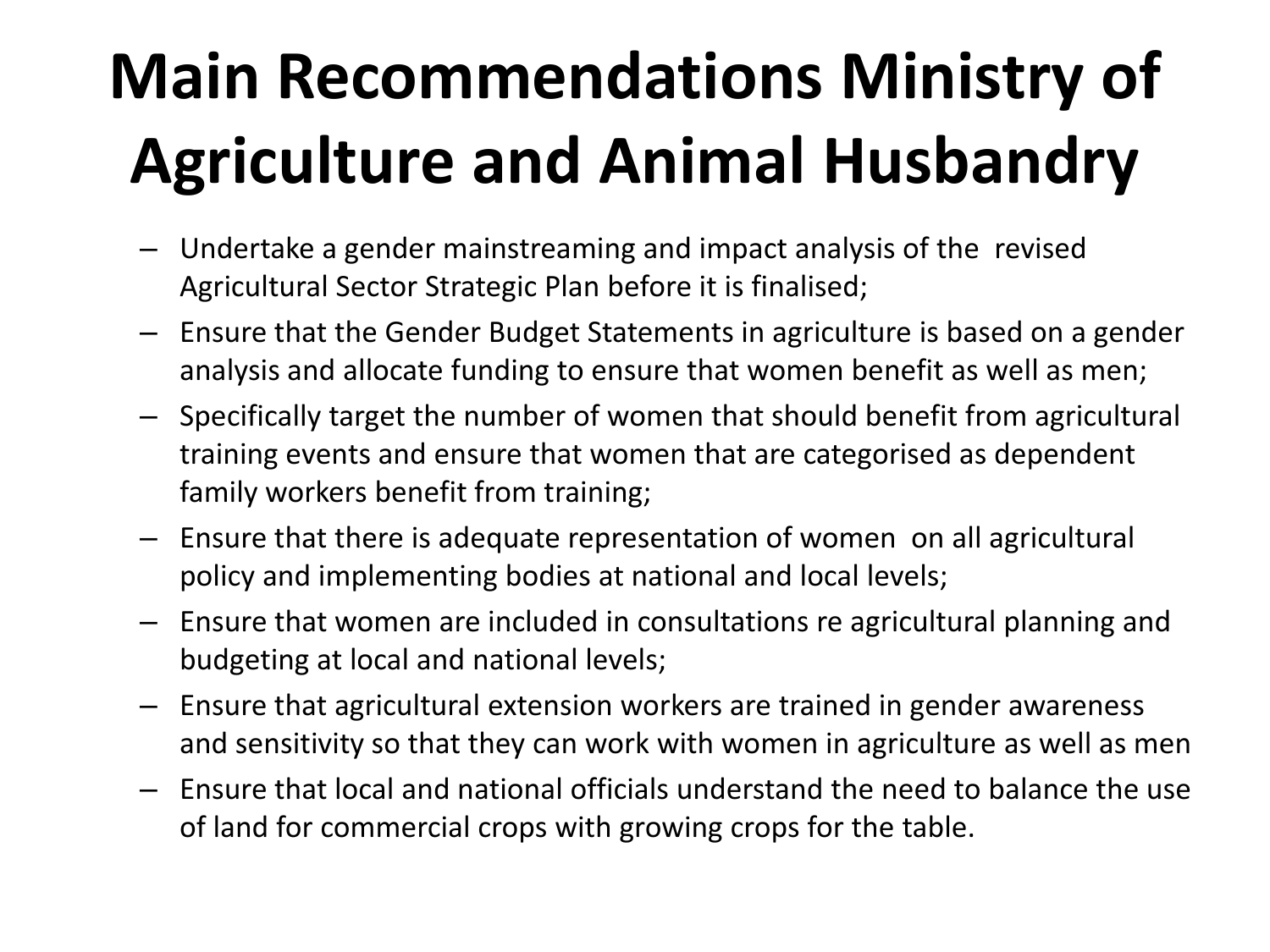#### Main Recommendations – Other Ministries

#### **Ministry of Education**

- Put in place strategies to ensure that poor rural communities are supported in providing preschool provision;
- Ensure that women in rural areas have access to literacy classes;
- Ensure that women in rural areas have access to TVET including opportunities to learn vocational skills;
- Ensure that strategies are put in place to encourage more girls into science and engineering and specifically agriculture at higher and further education levels.

#### **Ministry of Health**

- Continue to sensitise women to the nutritional needs of their family including infants and young children and to the importance of kitchen gardens;
- Ensure that the unmet need for family planning is met and sensitise women in rural areas to the advantages of limiting their family size

#### **Ministry of Finance and Economic Planning**

- Consider re-introducing a women's guarantee fund to ensure that women benefit from credit;
- Annex a Gender Impact Statement to the Government Budget submitted to Parliament and require the spending ministries to publish their gender budget statements;
- Require that all sector strategic plans and implementation strategies are gender mainstreamed before they are finalised;
- Ensure that all monitoring and evaluation of policies, strategic plans and budgets is fully genderinformed.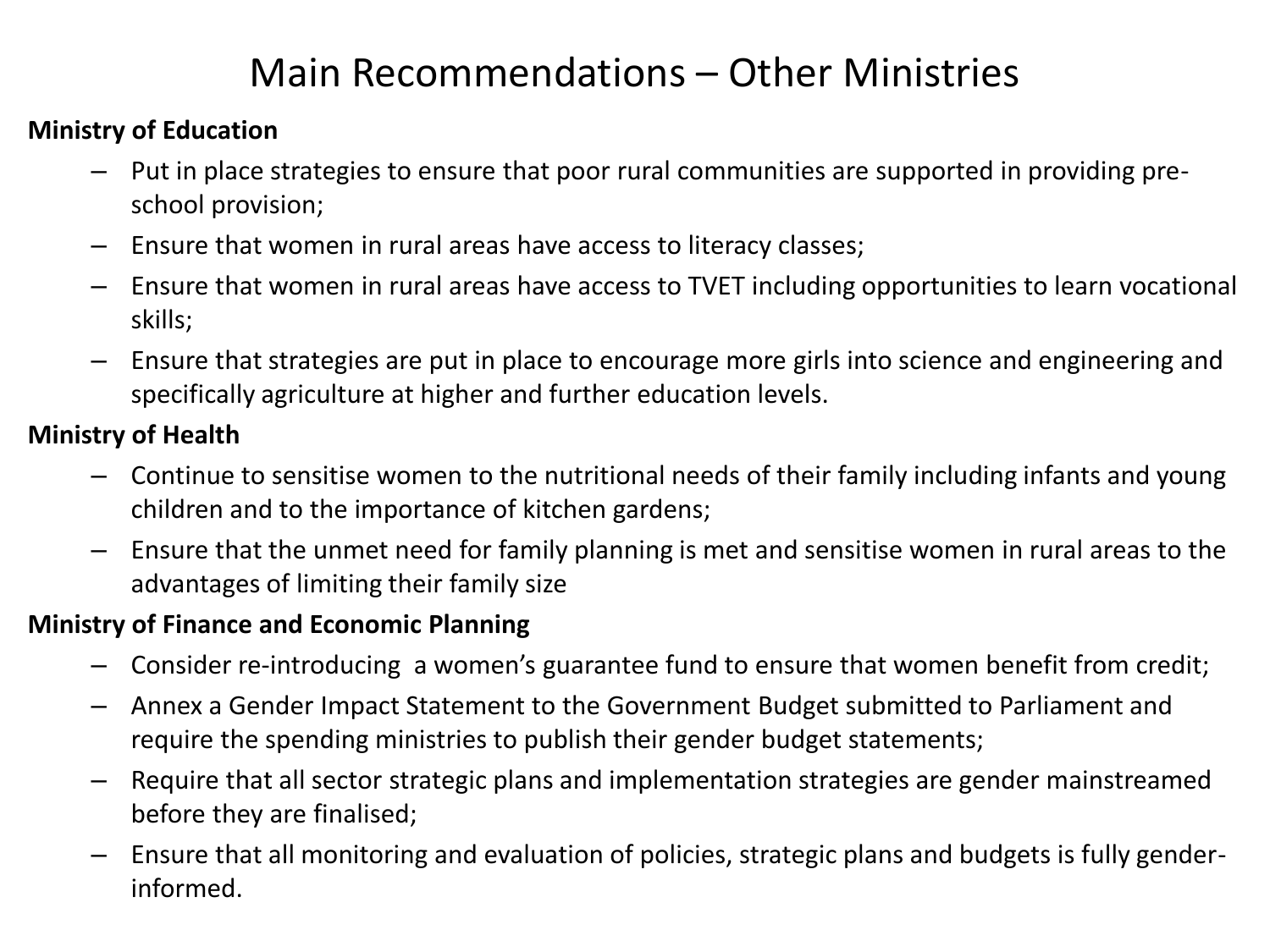# Other Ministries Con.

#### **Ministry of Local Government**

- Ensure that local officials are sensitised and trained so that women are involved in all consultations at local level;
- Ensure that there is better representation of women amongst appointed local government officials;
- Put in place strategies to promote the employment of women as agricultural extension workers

#### **Ministry of Gender and Family Promotion**

- Put in place mechanisms for building the confidence of women in rural areas and ensure that they are sensitised to their rights;
- Continue to work with men and boys as well as women and girls to reduce the incidence of gender based violence.

#### **National Institute of Statistics of Rwanda and the Gender Monitoring Office**

- Ensure that gender- and location-disaggregated dataare collected and reported on;
- Ensure that the analysis of survey data such as EICV and RDHS is carried out so that the reports can fully support gender-informed policy development and implementation.